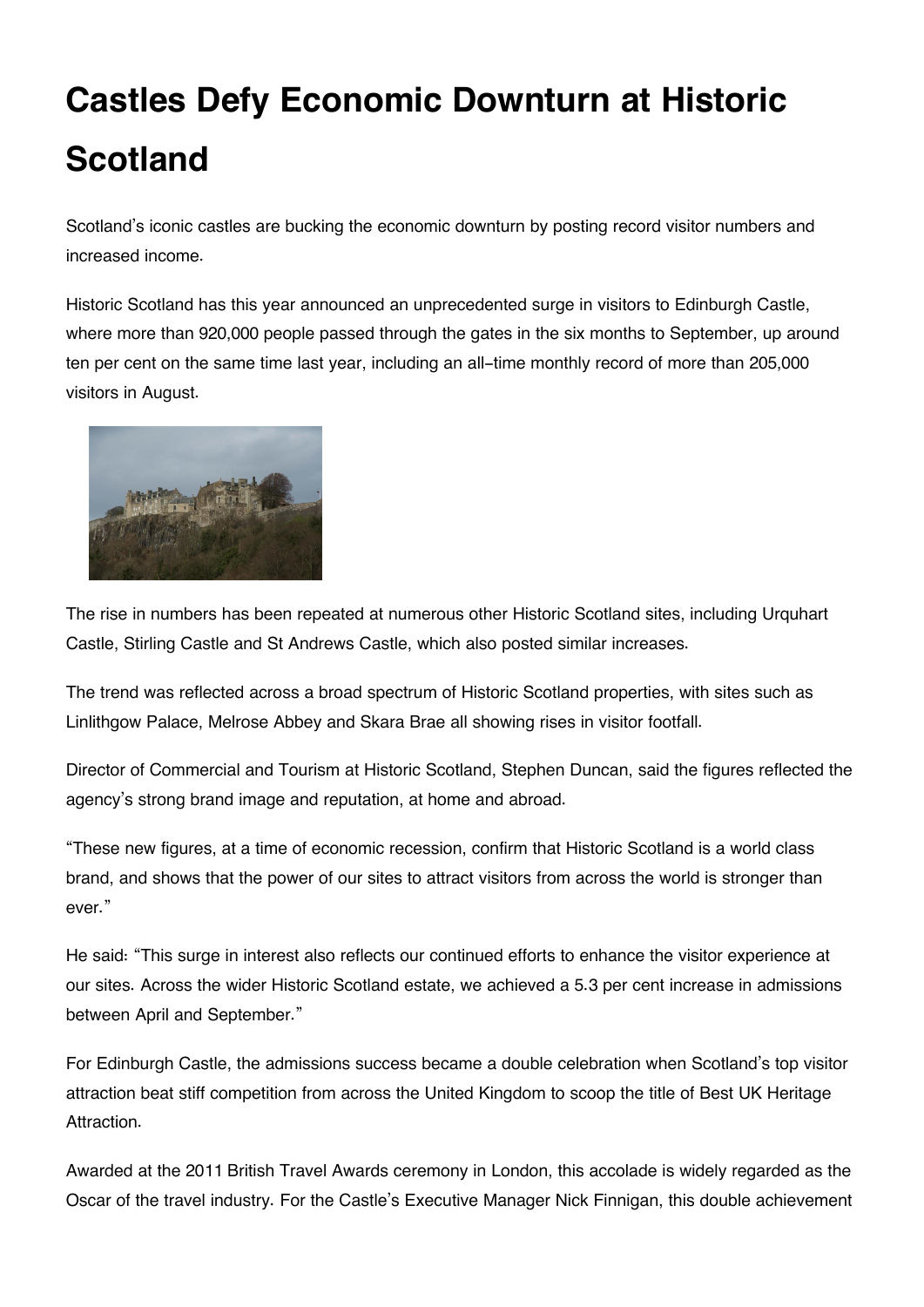was a "great honour".

He said: "Edinburgh Castle is a global icon and home to Scottish Crown Jewels, and also houses the Stone of Destiny. We are very proud of its history and heritage.

"It is also a fantastic venue for events, from rock concerts and re-enactments, to spectacular fireworks displays celebrating Edinburgh's world renowned festivals and New Year celebrations."



Mr Finnigan explained that Historic Scotland would be building on this success by completing a major refurbishment of the Castle shop, which would greatly enhance the retail experience for visitors. Interpretation would also be improved, with new interactive activities, including costumed performers and handling sessions.

Mr Finnigan said he was delighted the Castle had recorded its best-ever visitor numbers in August. "Our aim," he added, "is always to improve the visitor experience, and to continue attracting people from all over the world."

At Stirling Castle, during a busy summer crowned by the completion of the newly refurbished Royal Palace, visitor numbers soared around the time of the unveiling.

The 15 per cent rise recorded in June, compared to the previous year, helped the Castle achieve an overall summer increase of 12 per cent between April and September.

The Royal Apartments, restored to their former sumptuous glory at a cost of £12 million, have been a major project for Historic Scotland, and involved painstaking work by archaeologists, historians and skilled craftsmen.



The new Palace, featuring interactive activities for children and costumed performers, also helped boost visitor numbers in July, up 13 per cent on last year to more than 72,000.